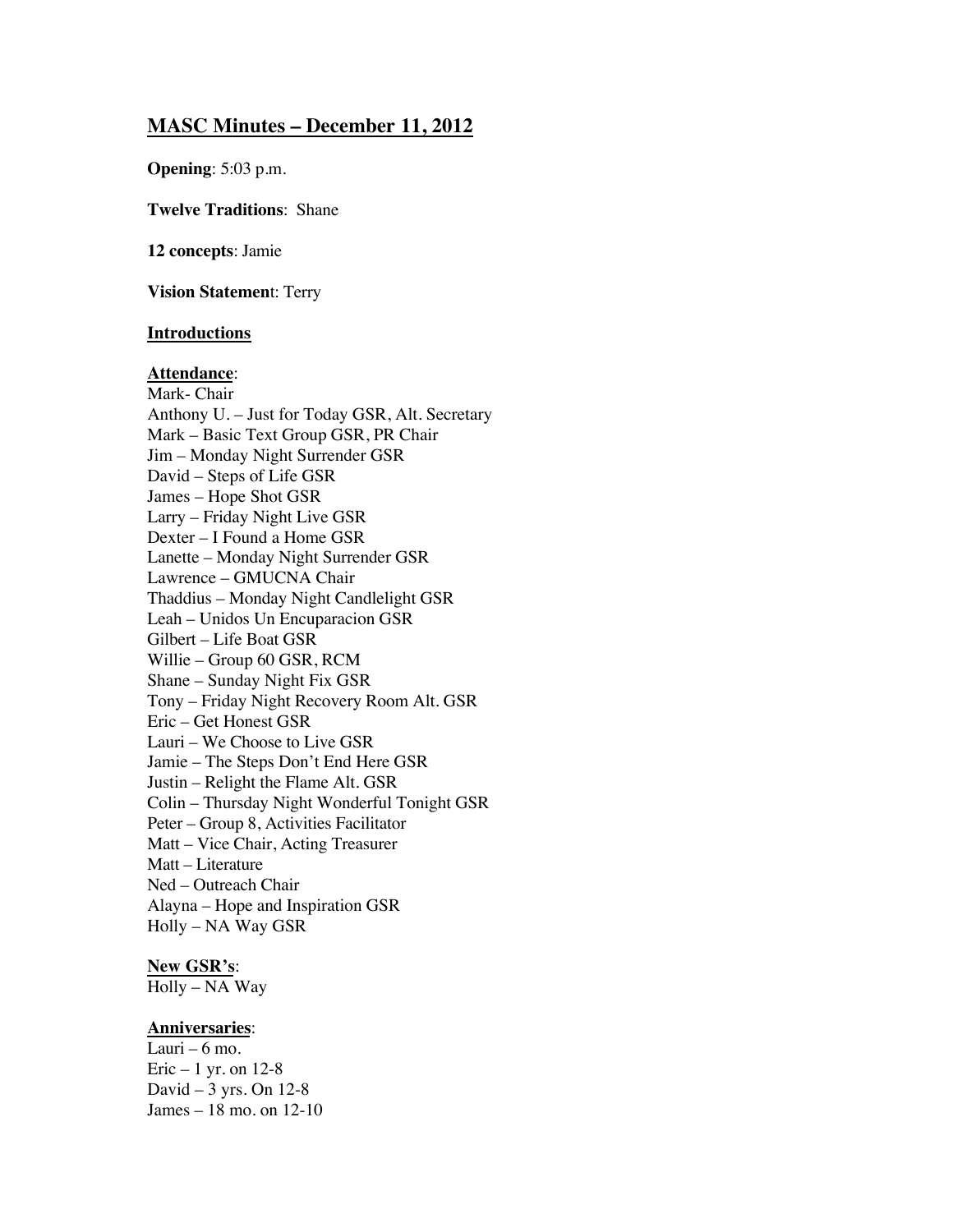Alayna – 3 mo. on  $12-5$ Justin – 6 mo. on  $12-7$ Anthony – 18 m. on 12-8

#### **Group Discussion**:

Alayna – Encountered disruptive situations in a group and how to deal with them.

- Suggestions were to discuss at a business meeting
- Take a moment of silence
- Consult the "Violent and Disruptive Behaviors" pamphlet (available for \$.30 with treasurer)

#### **Approval of the Minutes from November, 2012 MASC:**

No Minutes as Secretary is absent

#### **Area Inventory:**

Inventory surveys were handed out and filled out by all in attendance. Concerns were brought to the group's attention and GSR's were directed to take the concerns back to their respective groups for discussion. Some concerns that were brought up were as follows:

- ⁃ Training Service Members
- ⁃ Volunteering for Service
- Forwarding Funds
- ⁃ Forming Cooperative Relationships with Region and World

## **Reports**:

Vice-Chairperson – Matt L.

- Meeting list information: I have been serving as meeting list coordinator (a subset of the Public Relations Subcommittee) since June of 2010, and have been making sure the WI Region is up-to-date with our meeting information. I have also worked with Bill O. to update the voice recorded meeting information on the Milwaukee phone line. However, no one has looked at what information NAWA (Narcotics Anonymous World Service) has on file for us in a long time. So I contacted NAWS and was sent information on being a "NAWS Web Contact." I have not yet had time to read this several page document, but once I have, I will share with you what I've learned.
- ⁃ Treasurer's Duties: I am filling in for Byron this month, but he will return next month with updates on any reporting we have yet to hear from him (such as Thanksgiving and Jail House Rock)
- ⁃ Signers for the bank account: Byron has informed me that we need to update people we have on file with the bank to co-sign checks. The signers are himself, Jim W., and Scott C. Since Jim and Scott have not been involved in service lately, new members need to be selected for this. The Chairperson, Mark He. Plans to move away in May, and so he proposes that I be a signer instead. I would be comfortable with that.
- GMUCNA: A meeting was held on Sunday November  $27<sup>th</sup>$  at 4 pm in the Skylight room at St. Joseph's Hospital. Those in attendance agreed that procedures need to be developed to ensure that trusted servants for GMUCNA planning are accountable to the Area(s) they serve – both inner city area and Milwaukee area, in this case. A pre-planning committee was formed to review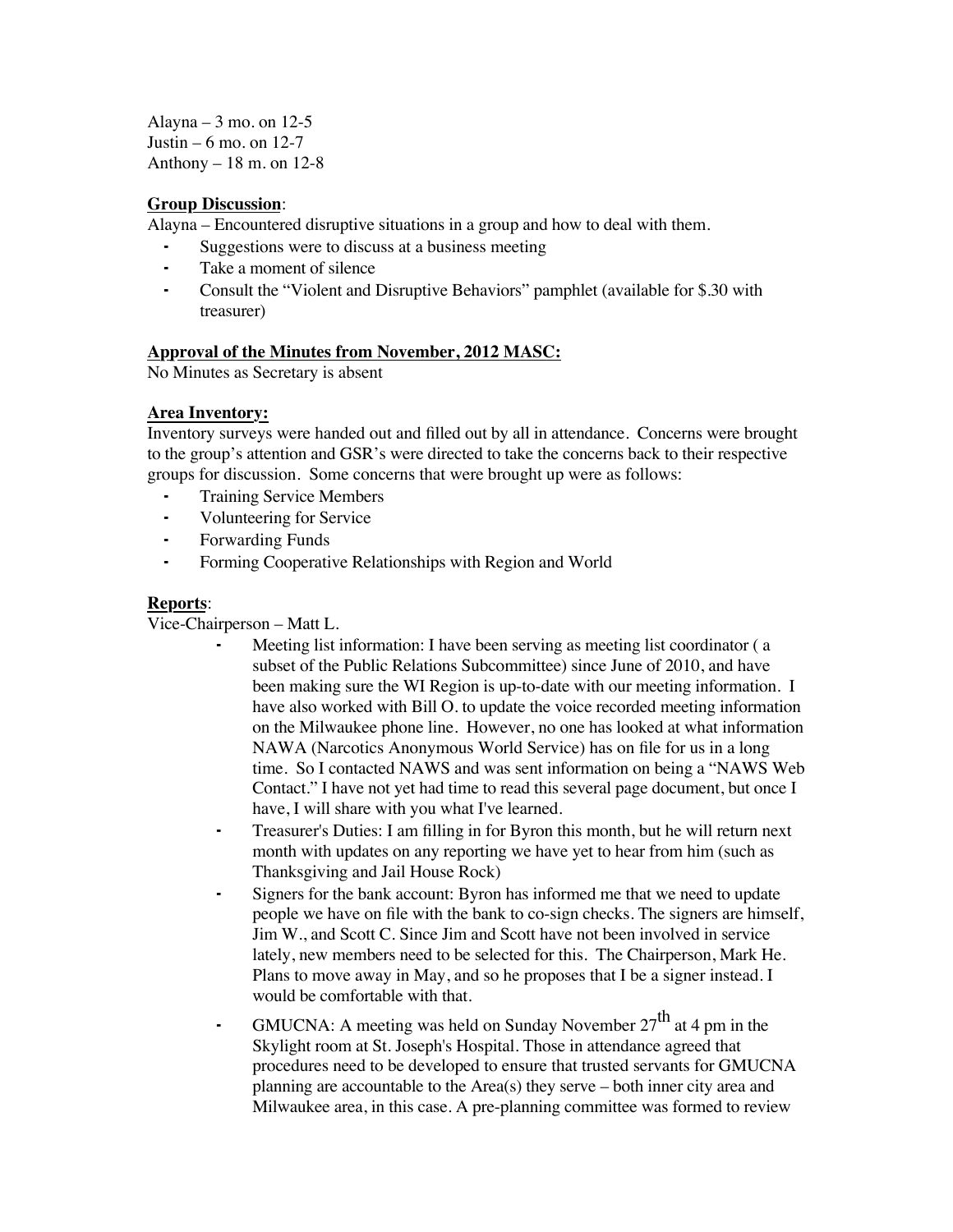the policies which had been used previously, and to provide suggestions to the Area Service Committee about guidelines with which to go forward. I have agreed to take part in this. This pre-planning committee will meet next Sunday

December 18<sup>th</sup> at 4 pm in the Skylight Room at St. Joseph's Hospital. Regular reports will be provided on the work groups efforts.

⁃ Alt. Sec. – Anthony U.

Secretary is unavailable to make tonight's meeting, so if we do not have your e-mail, please make sure I get it if you would like a copy of tonight's minutes.

## RCMA – Vacant

#### RCM – Willie (*See attached Report provided by Willie)*

- Regional Meeting was held November 19  $& 20, 2011$ . Service elections will be held in January. There is a talk of an Audit.
- More info is at [www.na.org/conference](http://www.na.org/conference) User Id CP2012, Password WSC2012
- ⁃ World is discussing electronically enhancing E-books (clarification by Chair)
- **•** World is asking permission to bundle literature for e-books, eg.  $1<sup>st</sup>$  and  $4<sup>th</sup>$  steps and are asking to take this back to the groups.
- World is considering changing the conferences from bi-annually to every 3 years due to interest and money.
- New fliers will be printed for WSNAC 2012 due to Steven's Point Hotel closing and WSNAC moving to Oconomowoc at Olympia Hotel on October 26-28, 2012.
- Ad-Hoc Committee has been formed to review insurance for events
- ⁃ Living Clean is out for review.
- The meeting lists will be updated at the Regional level. Contact [becky0183@sbcglobal.net](mailto:becky0183@sbcglobal.net)
- Elections will be held and there are still some open positions.

#### H&I Chair – Not Present

#### PR Chair – Mark (*See attached Report provided by Mark)*

- Jailhouse Rock was a success.
- A male PR volunteer is needed for the info line.  $\text{prm}(a)$  namilwaukee.org
- ⁃ A mass mailing is in progress.

#### Activities Chair – Peter (*See attached Report provided by Peter)*

- Thanksgiving had over 100 attend and over 60 for the speaker. It was a success and special thanks were given to all volunteers.
- ⁃ Jailhouse Rock had a net profit of \$1,500. It was a success and special thanks were given to Corey L. for all of his hard work.
- ⁃ 2012 MASC Bandanas are available for sale for \$5 at all events, Area, and will be given out as a special gift to those who attend the laser tag event.
- New fliers have been printed for upcoming events and are available.

Outreach Chair – Ned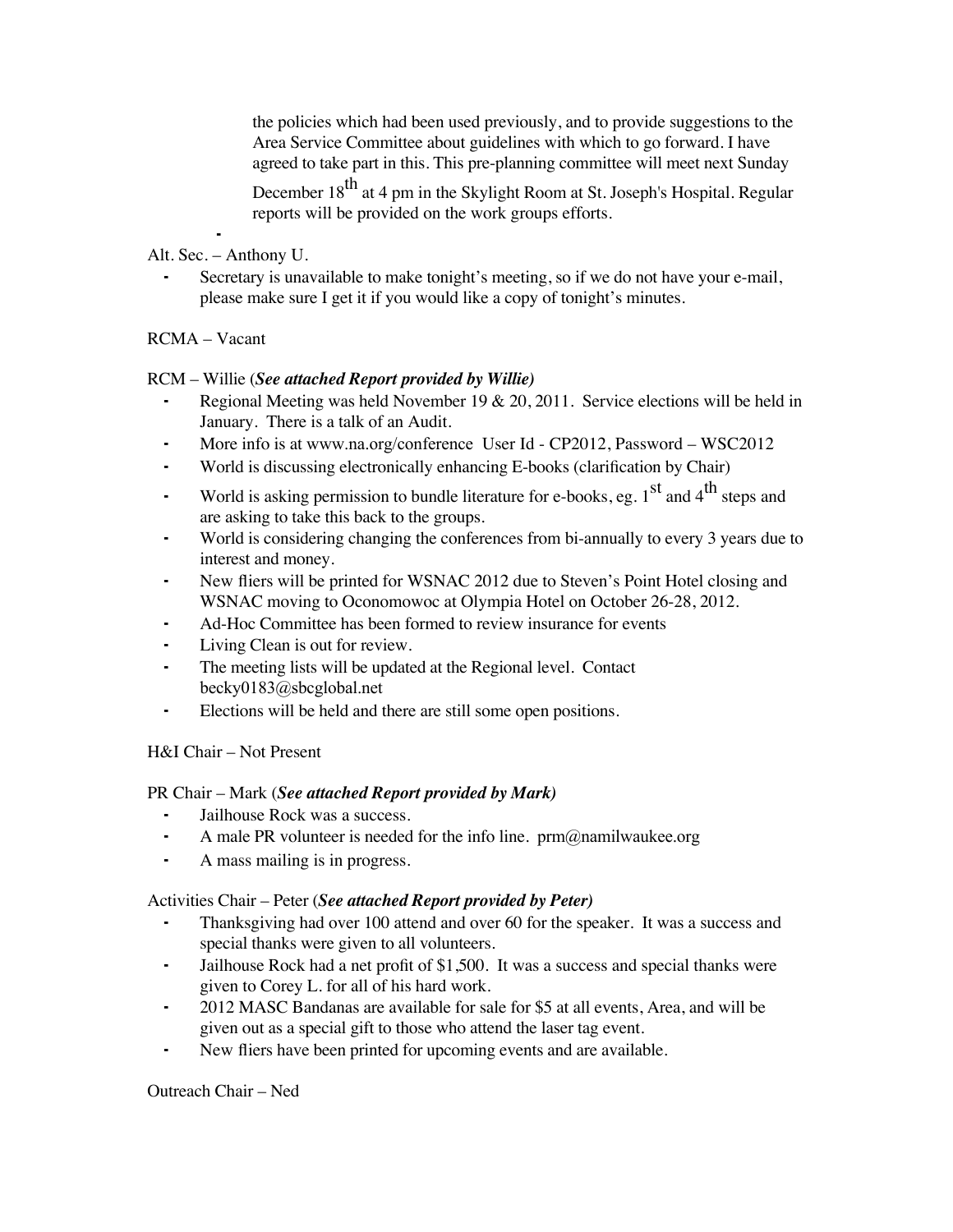Was unavailable to attend many meetings this month, but did make fliers for meetings that do need support.

Literature Chair – Matt

⁃ \$1,060 sold in literature this month

GMUCNA Chair – Lawrence

- Attended Inner City Area Meeting.
- ⁃ A formal Pre-Convention Planning Committee has been formed to look at the policies in place and to review and change them, as they are out of date.
- A meeting will take place on 12-18.

#### Treasurer – Matt

- Currently having trouble with the computer and will balance later.
- ⁃ Literature sales were \$1,060
- Additional Activities donations were \$50
- Group donations were \$\$281.24
- Additional Thanksgiving contributions were \$8
- Byron has an additional report for Thanksgiving and Jailhouse Rock

#### **Elections**:

RCMA – Still remains open. Clean time requirement of 2 years. Vice Treasurer – Still remains open. Clean time requirement of 3 years.

#### **Old Business:**

None.

#### **New Business:**

We need additional signers for the checks. Matt (Vice Chair), Matt (Lit. Chair), and Leah L. were proposed as additional signers. No opposition. All three will be instated as signers. It was brought to the groups attention that two (2) signatures are needed on the checks (per our requirements, NOT the bank's) and this hasn't always been happening. Concern was shown by Gilbert that there should be consequences for this not happening. A stern warning was given by the Chair, Mark H., to all new singers… twice. It was brought up that an auditing process may be beneficial.

Re-Cap for GSR's to bring to Groups:

Positions are still open for RCMA and Vice Treasurer.

An Area Inventory has been completed and should be discussed with groups. Matt L., Matt H., and Leah L. are new signers on the checking account.

Closing time: 6:52 pm.

Activities Report December 11, 2011

The Thanksgiving and Jailhouse Rock events were each a great success.

On Thanksgiving we fed over 100 people. 60 people were present for the main speaker.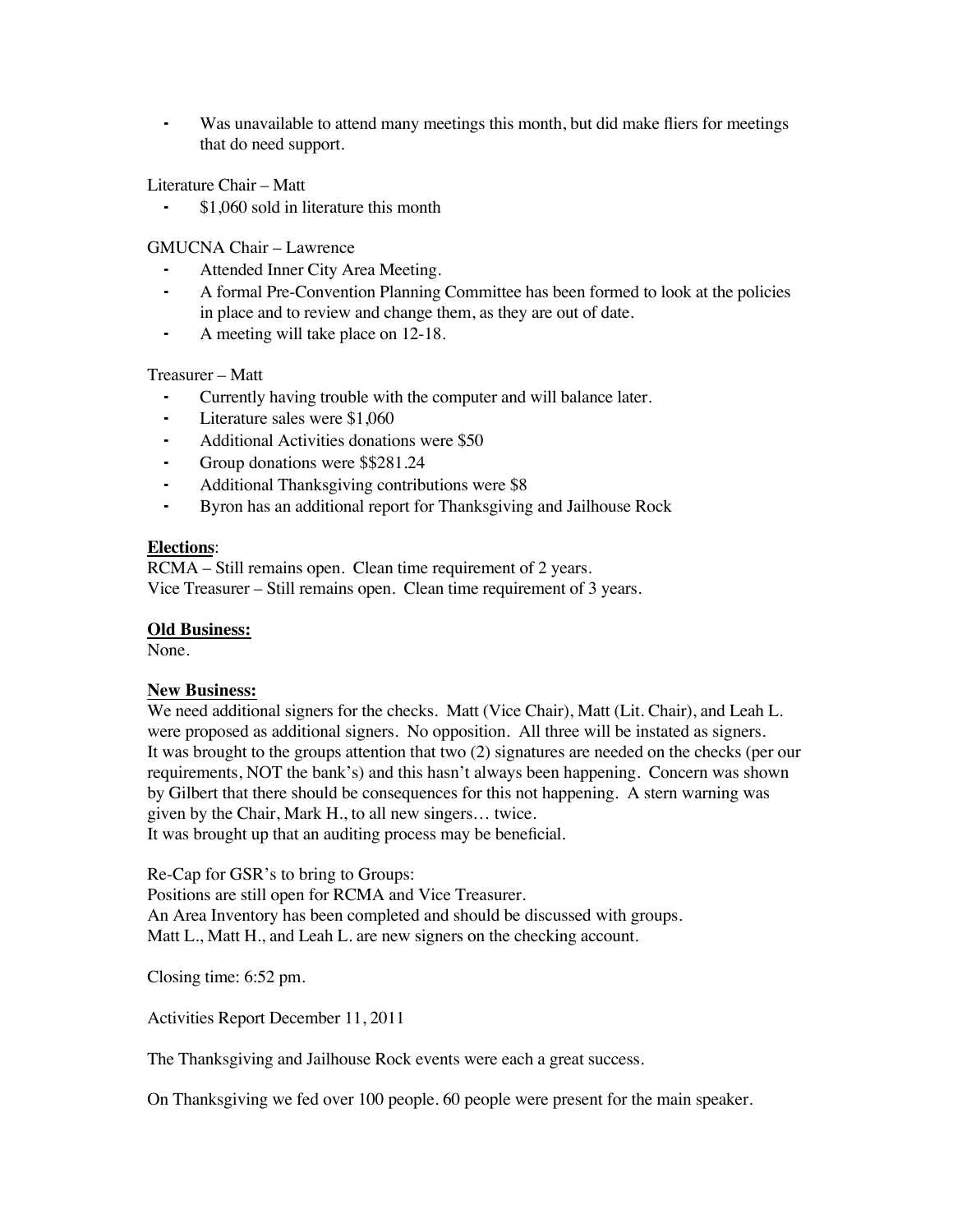Special thanks for all the volunteers that helped set up, prepare and serve the food, and break down / clean up after the event. The MASC Treasurer was provided receipts and a detailed breakdown of the costs.

Special thanks to Hugger Tom, and the guys from Matt Talbot for all their help, Randy S and Kim S for their culinary expertise, Rhiana's family for the pies, Anthony U for the stuffing, Marissa for the green bean Casserole, and everyone else who stepped forward to assist.

At Jailhouse Rock we raised over \$1,500.00. Special thanks to Byron and Carol S for covering the door, Leah and Matt for serving food, Gerry M for his Awesome Chilli, Jerry and Willie for performing the Sheriff/ Marshal duties, and anyone else I may have forgot. Byron has the financial details for the event.

We owe an extra special thanks to Corey L for his planning, coordination, and assistance at both Events.

There are now 2012 MASC NA Bandanas available for \$5.00. They will be for sale at all the MASC 2012 events, every month at area, and will be given to all ticket purchasers at the Lazer Tag Event.

Fliers are out for the following events.

#### **Tactical Lazer Tag 2012**

Sunday January 15th 2012 \$30.00 Per Player includes Laser Tag, drinks, snacks, & more. 3:00pm – 6:00pm Laser Tag 3-5pm Fellowship to follow CMP Tactical Lazer Tag 4905 S Howell Ave, Milwaukee, WI

#### **Tobogganing 2012**

Toboggan rental \$7 Per Toboggan Per Hour Sunday, February 19th 2012, weather permitting 12:00 Noon – 3:00PM Where: Whitnall Park 6700 South 92nd Street, Hales Corners, WI Meet in the parking lot at 12:00 noon Look for the NA Symbol Hot refreshments will be served

# **<sup>8</sup>th Annual Tubing Event**

Saturday March 3rd, 2012, Weather Permitting Starting @ 12:00 Noon Sunburst Ski Hill 8355 Prospect Drive Kewaskum, WI Cost is \$16.00 for 2 hours; \$20.00 for 3 hours Meet in the parking lot at 12:00 noon